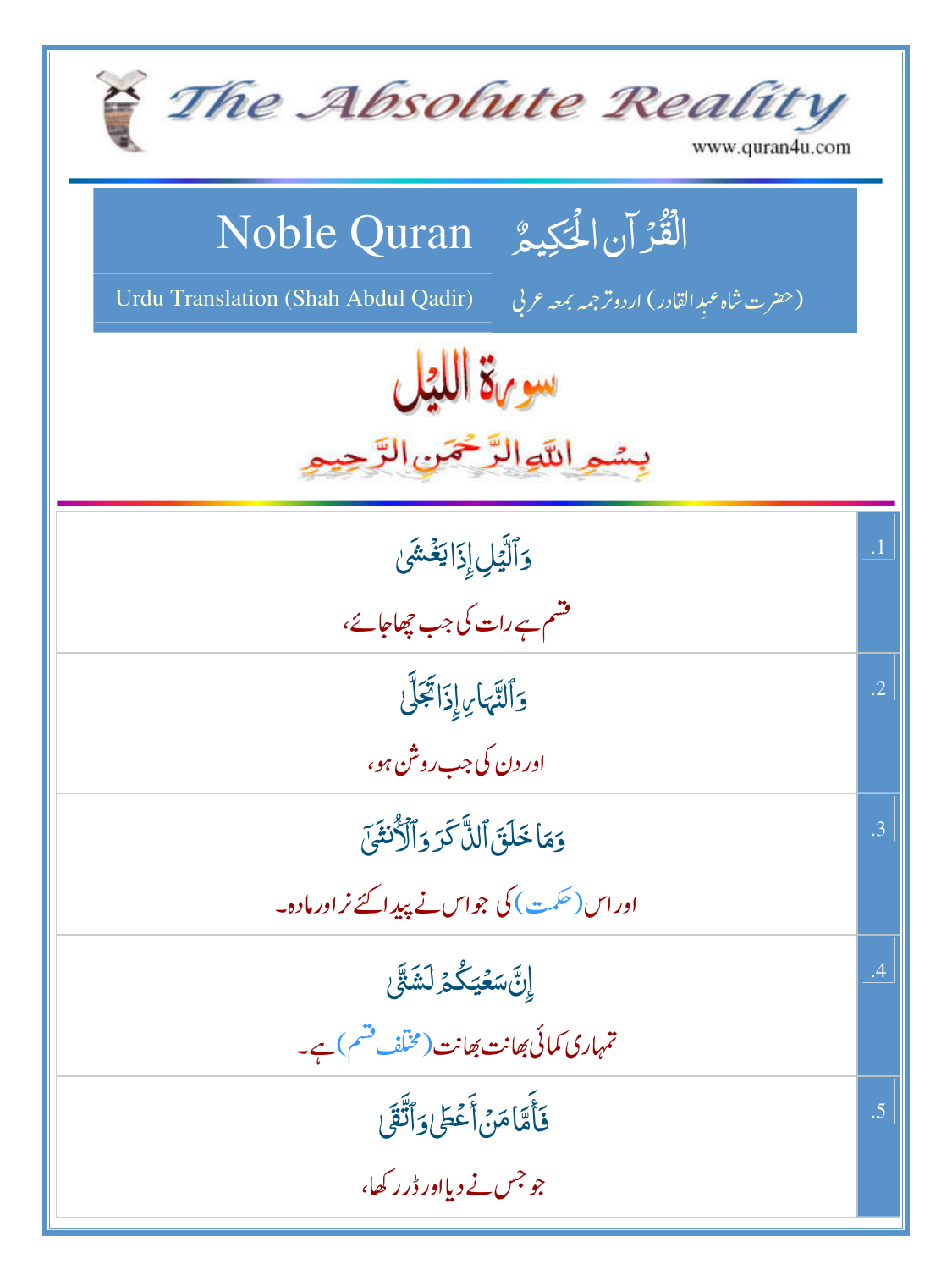| <b>وَصَلَّقَ بِأَلْحُ</b> سُنَى                            | .6  |
|------------------------------------------------------------|-----|
| اور پیچ جانانجلی بات کو ،                                  |     |
| فَسَنُّيَسِّرُهُ لِلَّيُسْرَىٰ                             | .7  |
| تواس کو ہم سہج سہج پہنچادیں گے آسانی میں۔                  |     |
| وَأَمَّاهَنْ بَخِلَ وَأَسْتَغَنَى                          | .8  |
| اور جس نے نہ دیا،اور بے پر وار ہا،                         |     |
| <b>وَكَنَّبَ بِٱلْحُسْنَىٰ</b>                             | .9  |
| اور حج <i>م</i> وٹ جانا بھلی بات کو،                       |     |
| فَسَنُّيَسِّرُ وَلِلَّعُسَّرَ يَ                           | .10 |
| سواس کو ہم مسہج سہج پہنچادیں گے سخ <b>تی می</b> ں۔         |     |
| وَمَايُغُنِى عَنْهُمَالُهُٓ إِذَاتَرَدَّىٰ                 | .11 |
| اور کام نہ آئے گااس کومال اس کا،جب گڑھے ( دوزخ)میں گرے گا۔ |     |
| إِنَّ عَلَيْنَا لِلَّهْلَىٰ إِنَّ                          | .12 |
| ہماراذ مہ ہے سوحجا( پتا) دینا،                             |     |
|                                                            |     |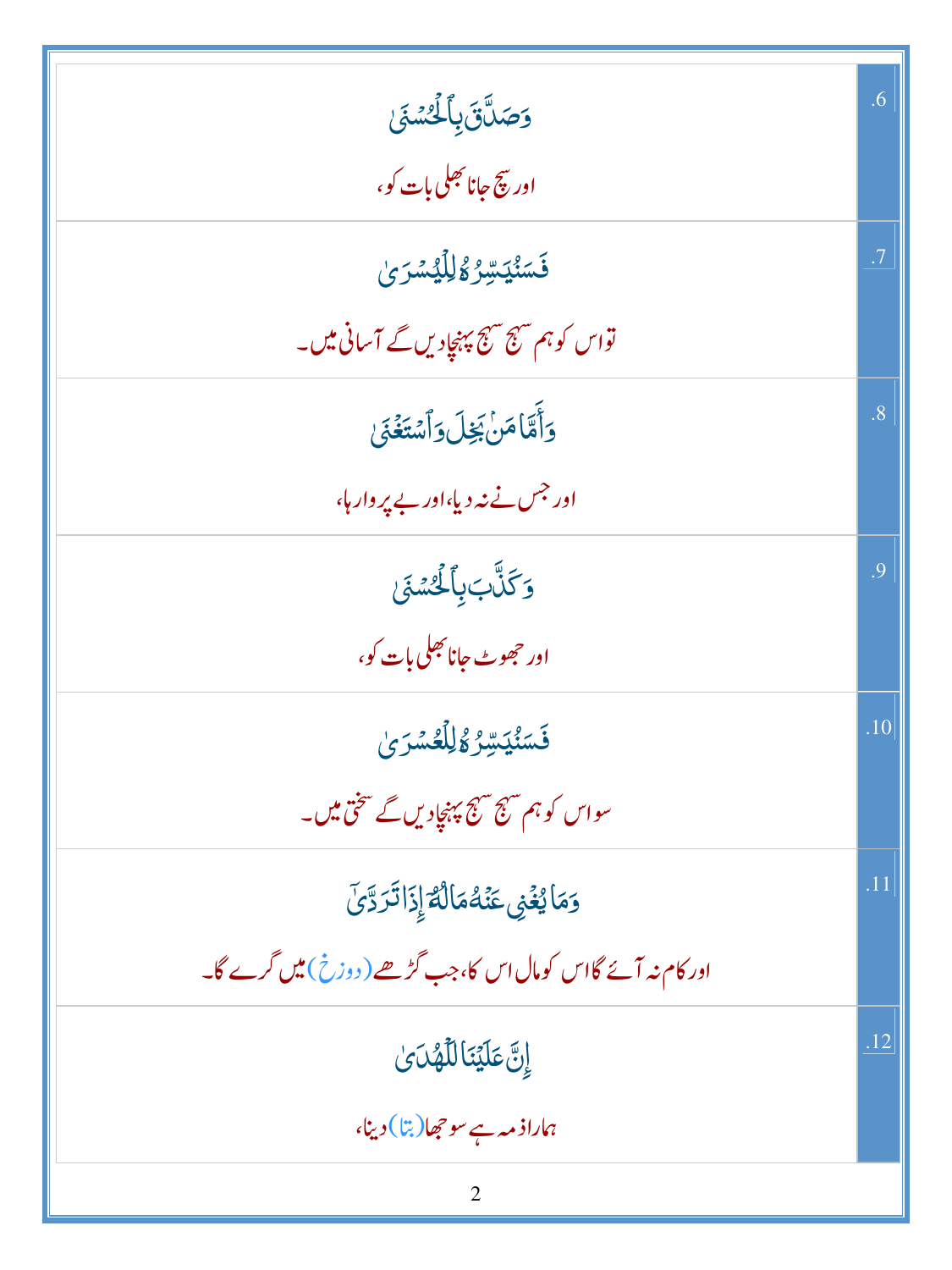| <u>وَإِنَّ لَنَا لِلْأَخِرَةَ وَ</u> الْأُولَىٰ                   | .13 |
|-------------------------------------------------------------------|-----|
| اور ہمارے ہاتھ ہے پچچلی ( آخرت)اور پہلی ( دنیا)۔                  |     |
| فَأَنِدَىٰ تُكُّهُ نَارًا تَلَظَّىٰ                               | .14 |
| سومیں نے سادی تم کوخبر ایک تپتی آگ کی،                            |     |
| لَايَصۡلَاهَآ إِلَّآ ٱلۡأَشۡقَى                                   | .15 |
| اس میں وہی پہنچے گاجو بڑابدبخت ہے،                                |     |
| ٱلَّٰٓڹِی کَنَّبَ وَتَوَلَّی                                      | .16 |
| جس نے حجٹلا پااور منہ موڑا۔                                       |     |
| وَسَيُجَنَّبُهَا ٱلْأَثَّقَى                                      | .17 |
| اور بجائیں گے اس سے وہ بڑ اڈر والا،                               |     |
| ٱلَّذِى يُؤَتِّىَ مَالَّهُ يَتَزَكَّىٰ                            | .18 |
| جو دیتاہےاپنامال دل پاک کرنے کو۔                                  |     |
| <u>و</u> َمَالِأُحَلِ عِند <i>اَ</i> ّهُ مِن نِّعۡمَةٍ ثُجَّرَىٰٓ | .19 |
| اور نہیں کسی کااس پر احسان جس کابدلہ دے،                          |     |
|                                                                   |     |